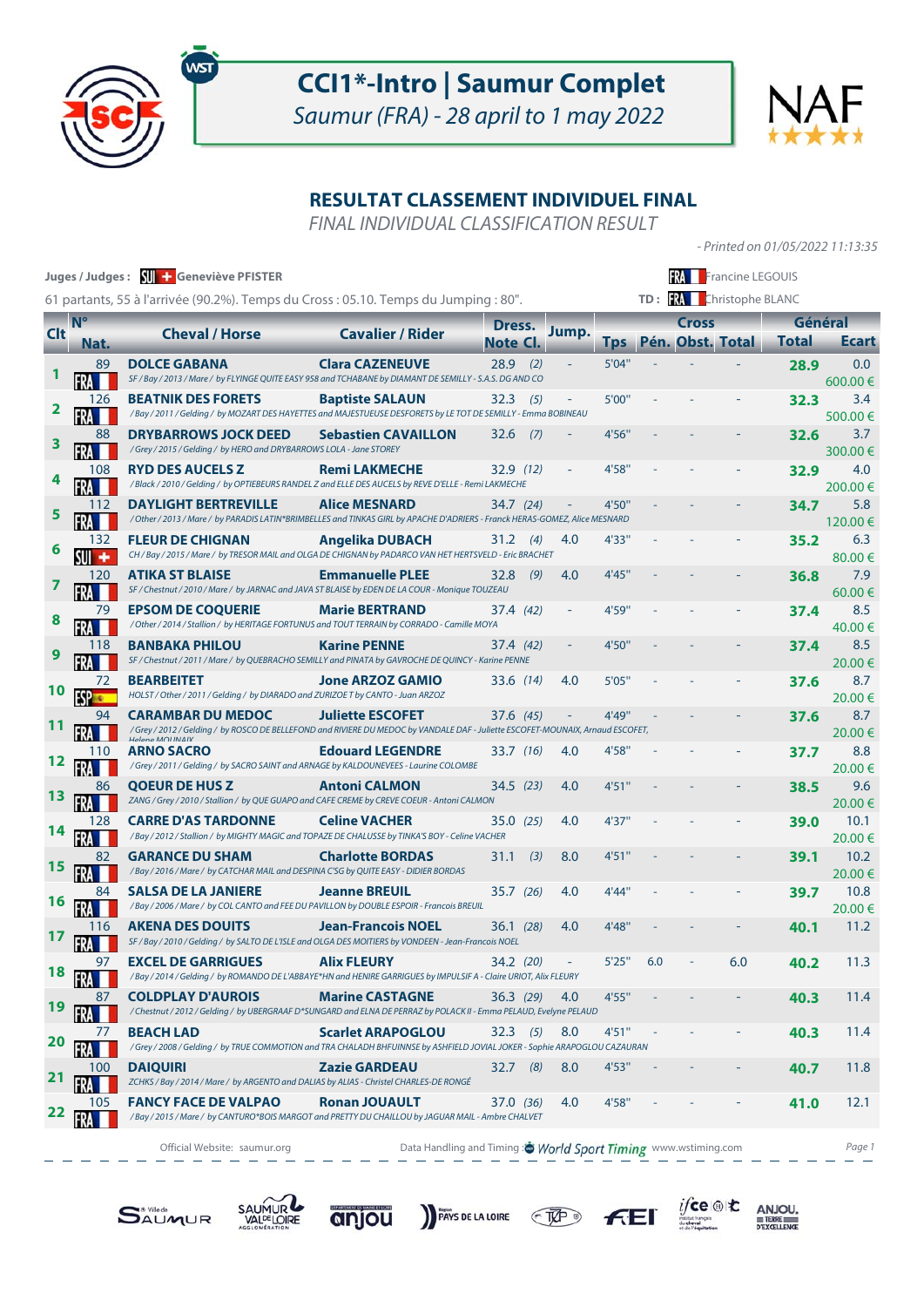

Saumur (FRA) - 28 april to 1 may 2022

- Printed on 01/05/2022 11:13:35

 $\underset{\underbrace{\text{new}}}{\underbrace{\text{if } \text{true}}} \quad \underset{\text{precl}}{\underbrace{\text{ANDU}}}.$ 

 $FE$ 

# **RESULTAT CLASSEMENT INDIVIDUEL FINAL**

FINAL INDIVIDUAL CLASSIFICATION RESULT

| Juges / Judges: <a>SU</a> Geneviève PFISTER<br><b>FRA</b> Francine LEGOUIS<br>TD: <b>W</b> Christophe BLANC |      |                                                                                                                                                           |                                                               |                    |        |              |              |                          |                  |                         |              |
|-------------------------------------------------------------------------------------------------------------|------|-----------------------------------------------------------------------------------------------------------------------------------------------------------|---------------------------------------------------------------|--------------------|--------|--------------|--------------|--------------------------|------------------|-------------------------|--------------|
| 61 partants, 55 à l'arrivée (90.2%). Temps du Cross : 05.10. Temps du Jumping : 80".<br>$N^{\circ}$         |      |                                                                                                                                                           |                                                               |                    |        |              | <b>Cross</b> |                          |                  |                         |              |
| <b>Clt</b>                                                                                                  | Nat. | <b>Cheval / Horse</b>                                                                                                                                     | <b>Cavalier / Rider</b>                                       | Dress.<br>Note Cl. | Jump.  | <b>Tps</b>   |              |                          | Pén. Obst. Total | Général<br><b>Total</b> | <b>Ecart</b> |
| 23                                                                                                          | 133  | <b>SUENO VI CH</b><br>/ Chestnut / 2006 / Gelding / by OKAWANGO and SAULACE by SAUMAREZ - Schönbächler Markus                                             | <b>Jennifer EICHER</b>                                        | 37.1 (39)          | 4.0    | 4'47"        |              |                          |                  | 41.1                    | 12.2         |
| 24                                                                                                          | 123  | <b>ELVIS BOUGAUX</b><br>/ Bay / 2014 / Stallion / by ROCK'N ROLL SEMILLY and L'ORE by BRETT SAINT CLAIR - Jean-Jacques ROMATET, Mayalen ROMATET           | <b>Mayalen ROMATET</b>                                        | 37.2 (40)          | 4.0    | 4'53"        |              |                          |                  | 41.2                    | 12.3         |
| <u>25</u>                                                                                                   |      | <b>GO ON DU GRAND VAL</b><br>/ Bay / 2016 / Stallion / by ELDORADO DE HUS and QWERTY by QUSANDER - Estelle HAENTJENS, Matthieu NADOT                      | <b>Matthieu NADOT</b>                                         | 33.4 (13)          | 8.0    | 4'49"        |              |                          |                  | 41.4                    | 12.5         |
| 26                                                                                                          | 107  | <b>SON OF GLAM O'FIANNA</b><br>SF / Chestnut / 2006 / Gelding / by JEFF D'OR and GLAMOUR DU MERVAUX by HAND IN GLOVE - S.A.R.L. ETRIER DU PAYS MELLOIS    | <b>Helene LAGARDE</b>                                         | 37.5 (44)          | 4.0    | 5'04"        |              |                          |                  | 41.5                    | 12.6         |
| 27                                                                                                          | 113  | <b>FORET D'ARGONNE</b><br>/ Chestnut / 2015 / Mare / by KAPITOL D'ARGONNE and MIRAGE D'ARGONNE by CONCORDE - Marc Antoine MICHEL                          | <b>Marc Antoine MICHEL</b>                                    | 38.4 (49)          | 4.0    | 5'09"        |              |                          |                  | 42.4                    | 13.5         |
| <u>28</u>                                                                                                   |      | <b>SWATTCH</b><br>AA / Bay / 2006 / Mare / by URBAIN DU MONNAI and CLEMENTINE DURIVAU by OR DE PIERRE - Perrine LHERMITTE                                 | <b>Perrine LHERMITTE</b>                                      | 36.3 (29)          | 8.0    | 4'57''       |              |                          |                  | 44.3                    | 15.4         |
| 29                                                                                                          | 119  | <b>CLEA DU LOIR</b><br>SF / Chestnut / 2012 / Mare / by RISSOA D'AG*BOIS MARGOT and DEA DE LA CHESNAIE by KILDARE III - Barbara GERME, Eliot PLAT         | <b>Eliot PLAT</b>                                             | 36.4 (32)          | 8.0    | 4'58"        |              |                          |                  | 44.4                    | 15.5         |
| 30                                                                                                          | 90   | <b>SAHOURE DE BRIE</b><br>/ Chestnut / 2006 / Mare / by LUCCIANNO*HN and LOTUS DE CHAMTEMERLE by ULHAN*HN - Morgane CHRETIEN, Valentin LANG               | <b>Morgane CHRETIEN</b>                                       | 36.5(33)           | 8.0    | 5'00"        |              |                          |                  | 44.5                    | 15.6         |
|                                                                                                             | 114  | <b>FOOTZEL DUVERIE</b><br>/ Chestnut / 2015 / Gelding / by NARTAGO and GAZELLE DE LAVIGNE by PERSAN II - Cecilia MOREAU                                   | <b>Cecilia MOREAU</b>                                         | 32.8<br>(9)        | 12.0   | 4'59"        |              |                          |                  | 44.8                    | 15.9         |
| <u>32</u>                                                                                                   | 78   | <b>TRIOMPHE DE BEAUFORT</b><br>/ Other / 2007 / Gelding / by CERGIEL (PL) SE and MARQUISE DE BEAUFORT ONCS - Sarah BERSCHEID                              | <b>Sarah BERSCHEID</b>                                        | 44.1 (55)          |        | 5'14"        | 1.6          |                          | 1.6              | 45.7                    | 16.8         |
| 33                                                                                                          |      | <b>DAY DREAM DE BONNERY</b><br>/ Bay / 2013 / Mare / by ROMANDO DE L'ABBAYE*HN and HOTESSE DU GERY by LEPRINCE DE THURIN - Aurelie BOISSON                | <b>Aurelie BOISSON</b>                                        | 37.0 (36)          | 4.0    | 5'22"        | 4.8          |                          | 4.8              | 45.8                    | 16.9         |
| 34                                                                                                          |      | <b>VIF ARGENT DE BOUSSAC</b><br>AA / Bay / 2009 / Gelding / by JEBELAND PONTADOUR*HN and FANNY DE TARDIERE by ULTAN - Lylou DELAHAYE                      | <b>Lylou DELAHAYE</b>                                         | 33.9 (17)          | 12.0   | 5'06"        |              |                          |                  | 45.9                    | 17.0         |
| 35                                                                                                          | 121  | <b>ELIXIR DES RONDETS</b><br>/ Bay / 2014 / Gelding / by AIR JORDAN and ORIGINE DE ST MARTIN by DESIR DU CHATEAU - Barbara SAYOUS                         | <b>François PONS</b>                                          | $26.1$ (1)         |        | 5'09"        |              | 20.0<br>R1:14            | 20.0             | 46.1                    | 17.2         |
| 36                                                                                                          | 129  | <b>CHAMPIONE NORMANDE</b><br>SF / Bay / 2012 / Mare / by RIVA NOE DE LATREILLE and IDOLE NORMANDE by CAMELIA DE RUELLES - Henry Pascal VINSONNEAU         | <b>Quitterie VINSONNEAU</b>                                   | 44.2 (56)          | 4.0    | 4'41"        |              |                          |                  | 48.2                    | 19.3         |
| 37                                                                                                          |      | <b>CASH NOIR D'AUTIZE</b><br>/ Bay / 2012 / Gelding / by QUALITY TOUCH and SIRENENOIRE D'AUTIZE by DOLLAR DU MURIER - Erwan BEZARD                        | <b>Erwan BEZARD</b>                                           | 45.1 (57)          | 4.0    | 4'47"        |              |                          |                  | 49.1                    | 20.2         |
| 38                                                                                                          | 96   | <b>FOREST JUMP MARCYAN</b><br>/ Bay / 2015 / Gelding / by GIBUS PINEL and KATIMINI DE SWAN by DOLLAR DU MESNIL - Frederic FISCHER                         | <b>Lou Ann FISCHER</b>                                        | 42.4 (54)          | 8.0    | 4'54"        |              |                          |                  | 50.4                    | 21.5         |
|                                                                                                             |      | <b>DANAKIN DE PHYLINE</b><br>/Bay / 2013 / Gelding / by GALOPIN DU BIOLAY and ARNOIA by VILLA D'ESTE - Thylia COLIN                                       | <b>Thylia COLIN</b>                                           | 39.8 (51)          | 12.0   | 5'04"        |              |                          |                  | 51.8                    | 22.9         |
| 40                                                                                                          | 104  | <b>CARLETY D'AUROIS</b><br>/ Bay / 2012 / Mare / by UBERGRAAF D*SUNGARD and BRUNEHILD D'AUROIS by POLACK II - Sophie JEANJEAN                             | <b>Emma JORDY</b>                                             | 36.5 (33) 16.0     |        | 4'58"        |              |                          |                  | 52.5                    | 23.6         |
| 41                                                                                                          |      | <b>ENTRACTE DE CHAMPENO</b><br>/Grey/2010/Gelding/by PARTIZAN FVC and GALA DE LYS CHAMPENOTTE by BAYARD D'ELLE*ECOLIT - Chrystel HEBRANT, Lisa HEBRANT    | <b>Lisa HEBRANT</b>                                           | 33.9 (17)          | - 18.4 | $5'14''$ 1.6 |              |                          | 1.6              | 53.9                    | 25.0         |
| 42                                                                                                          | 75   | <b>UNE POUR DEUX CERES</b><br>SF / Chestnut / 2008 / Mare / by CABDULA DU TILLARD and IDYLLE NOCTURNE by AMI DE LA FOSSE - Veera SOMERSALMI               | <b>Veera SOMERSALMI</b>                                       | 42.3 (53) 12.0     |        | 4'55"        |              |                          |                  | 54.3                    | 25.4         |
| 43                                                                                                          | 76   | <b>ERALD DU LOIR</b><br>/ Bay / 2014 / Gelding / by HERALD*GFE and HISTOIRE BENETIERE by UGOLIN NORMAND - S.A.S. LES ECURIES BORDELAISES L'OXER DE BELLEV | <b>Paul Antoine ALLAVENA</b>                                  | 33.6 (14) 12.0     |        |              | 5'35" 10.0   | $\overline{\phantom{a}}$ | 10.0             | 55.6                    | 26.7         |
|                                                                                                             | 135  | <b>CABOTIN DU VERT BOIS D'</b><br>SBS / Bay / 2008 / Gelding / by CATWALK VAN DE HELLE and ULTICA DU VERT BOIS by IDOLATRE - HUGO LANGENSCHEID            | <b>Hugo LANGENSCHEID</b>                                      | 47.7 (59)          | 8.0    | 5'02"        |              |                          |                  | 55.7                    | 26.8         |
|                                                                                                             |      | Official Website: saumur.org                                                                                                                              | Data Handling and Timing: World Sport Timing www.wstiming.com |                    |        |              |              |                          |                  |                         | Page 2       |

فتتراسط المدامس المدامس

PAYS DE LA LOIRE CHEP

**SAUMUR** 

المسامس سواسيات